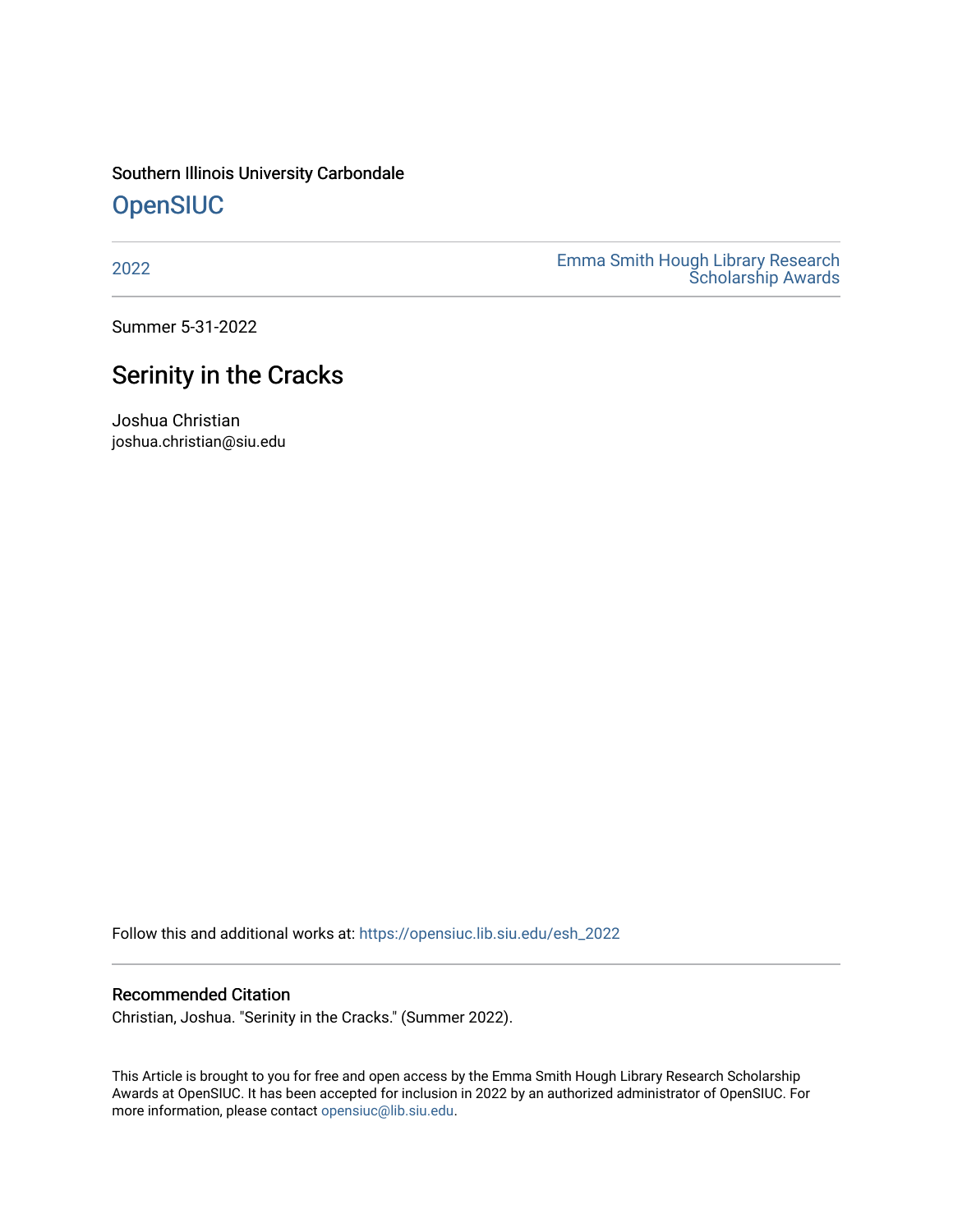# Serenity in the Cracks

By Joshua Christian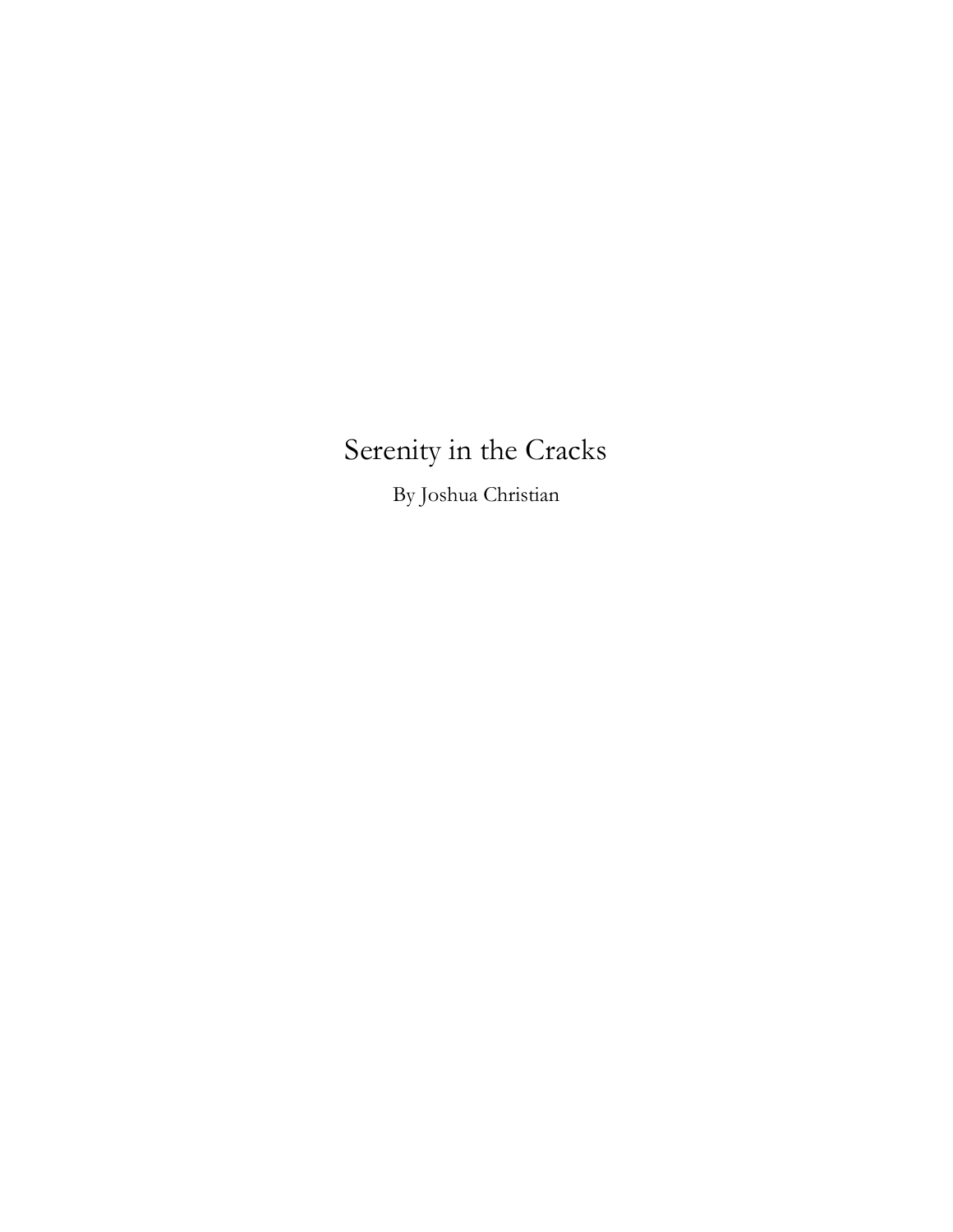# **Table of Contents**

| Title                                           |  |
|-------------------------------------------------|--|
|                                                 |  |
|                                                 |  |
| After Years of Chronic Smoking, She Develops5-6 |  |
|                                                 |  |
|                                                 |  |
|                                                 |  |
|                                                 |  |
| Dreaming, I See you Both, Brick & Mother14-15   |  |
|                                                 |  |
|                                                 |  |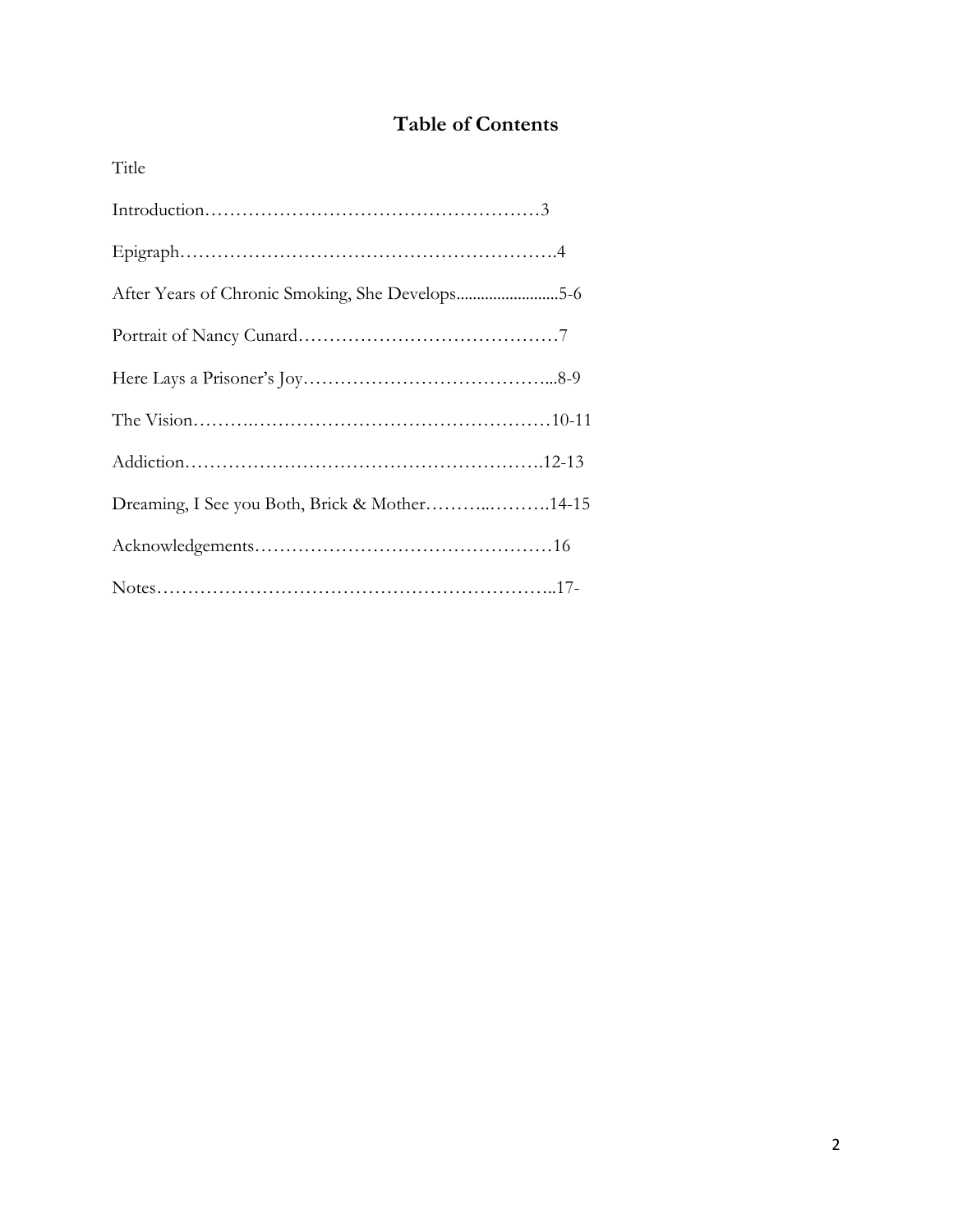#### **Introduction**

*Serenity in the Cracks* is a micro chapbook of poetry born out of my *ENG 594 "International Poets"* course and addresses the effects of alcoholism on the life of my mother through the words and story of an international poet. The project began by searching for an underacknowledged, international poet, lost, "in the cracks" of time and revive them by utilizing bits of their own letters and poems in my own work, in the form of documentary poetry. However, given my own writing subjects of addiction and trauma, I also wanted to find a poet who had been similarly affected. Nancy Cunard (1896-1965), a flapper, heiress, poet, editor, and activist from England, was the answer. *Serenity in the Cracks* is the product.

Using bits of Cunard's letters as well as published and unpublished poem collected from Special Collections Research Center and Morris Library, this micro chapbook resurrects her to bring her in conversation with my own experiences of an alcoholic and drug addicted mother who is on death's door after years of using. The poems question the years and dreams that were lost in all of the using, the holes that were trying to be filled, and still, honors what they did achieve in spite of it all. The work aims to destigmatize addiction as well as show that morality is not the issue when it comes to addiction, that is drug addicts aren't bad people; rather, they need help and care from society.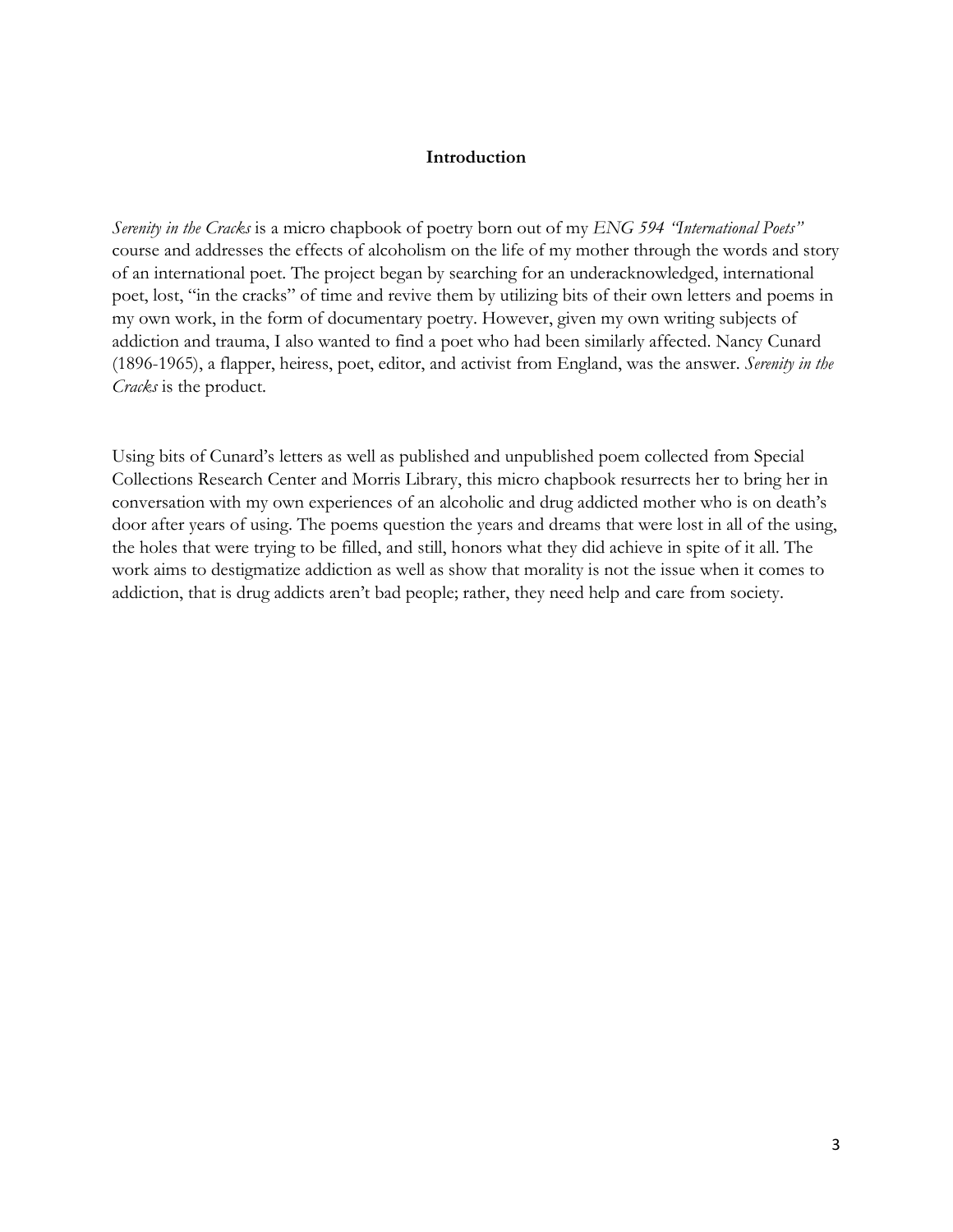*Yet must some sad spring be the symbol of all hope, As ever reputed is? I do not see Why spring should have this strange monopoly: My faith is rather in continuity In the change of season to season, of day to night Then back again…*

Nancy Cunard*, The Vision,* "Despite, Despite," 1964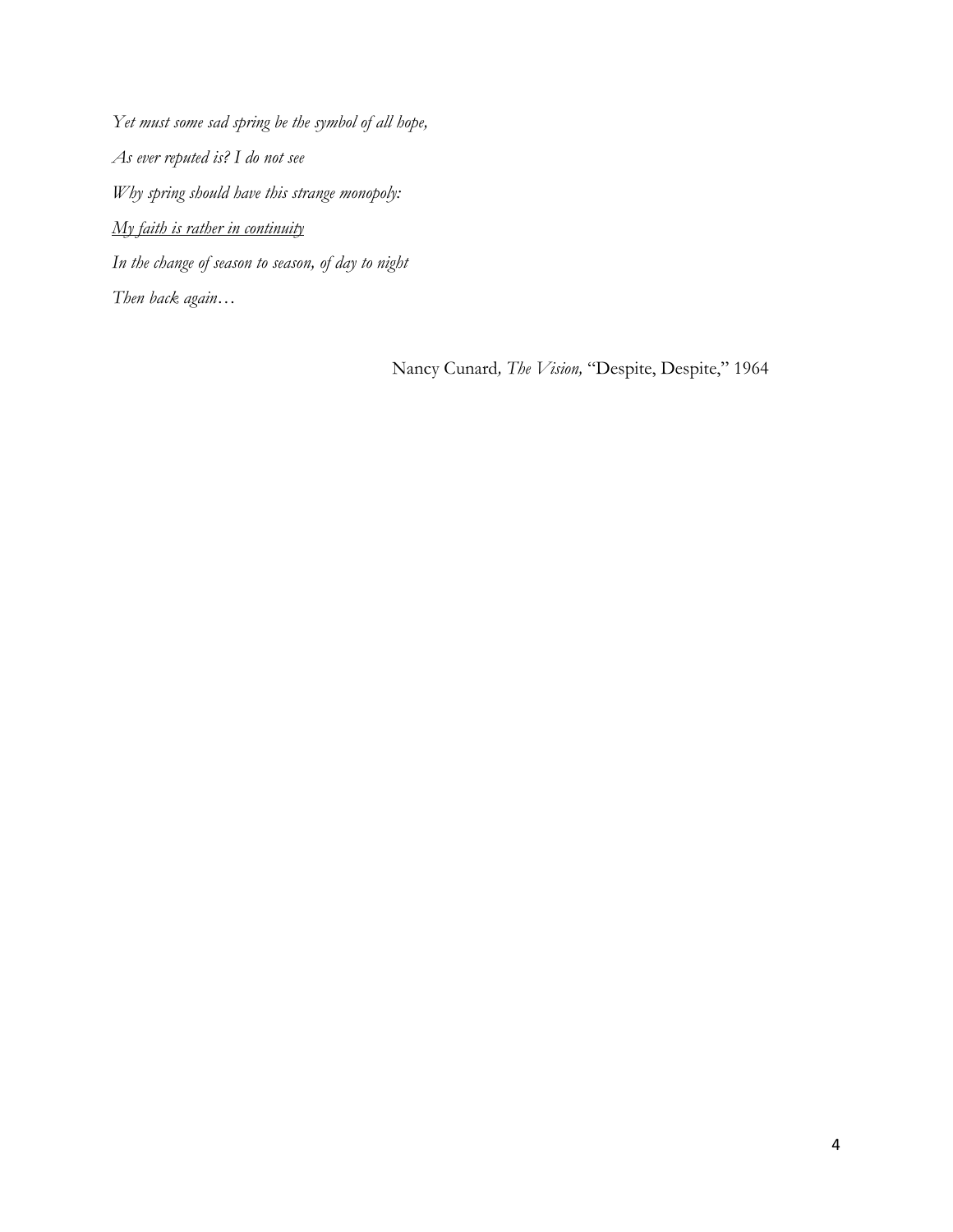#### **After years of Chronic Smoking, she Develops COPD, Stage 4 and PAIN**

For Mom

After *PAIN Sonnets I-III* by Nancy Cunard

*The breathing part is by far the worst. I cannot walk, or hardly, without suffering suffocations.* 

Nancy Cunard, Dec. 3, 1964

My mom's text tells of the doctor's duties his gentle nudging, to ready her will and testament, to work out any loose ends, to warn

her family. That like *a viper's lance,* like the *down hurtling* of *arrows-rain*, a *battle rages* in her lungs. And she can't breathe. Not without the easing,

the oxygen tank's *black ecstasy*, which let her rest, let her dream in *purple agony*, until *PAIN* pierces her chest, sharp as an arrow head and she wakes.

Coughing, hacking, her throat retching up the rot, the mucus of her lungs, which I remember. The nights when I lived under her roof and *unknowable roots* of rot

crept and scrawled between pulmonary sacs and like the *outburst of swords* sending sparks through her. She coughed loud and late on the living room couch,

laying awake, with no sleep. It has to *end* sometime. For I cannot continue this violent vigil,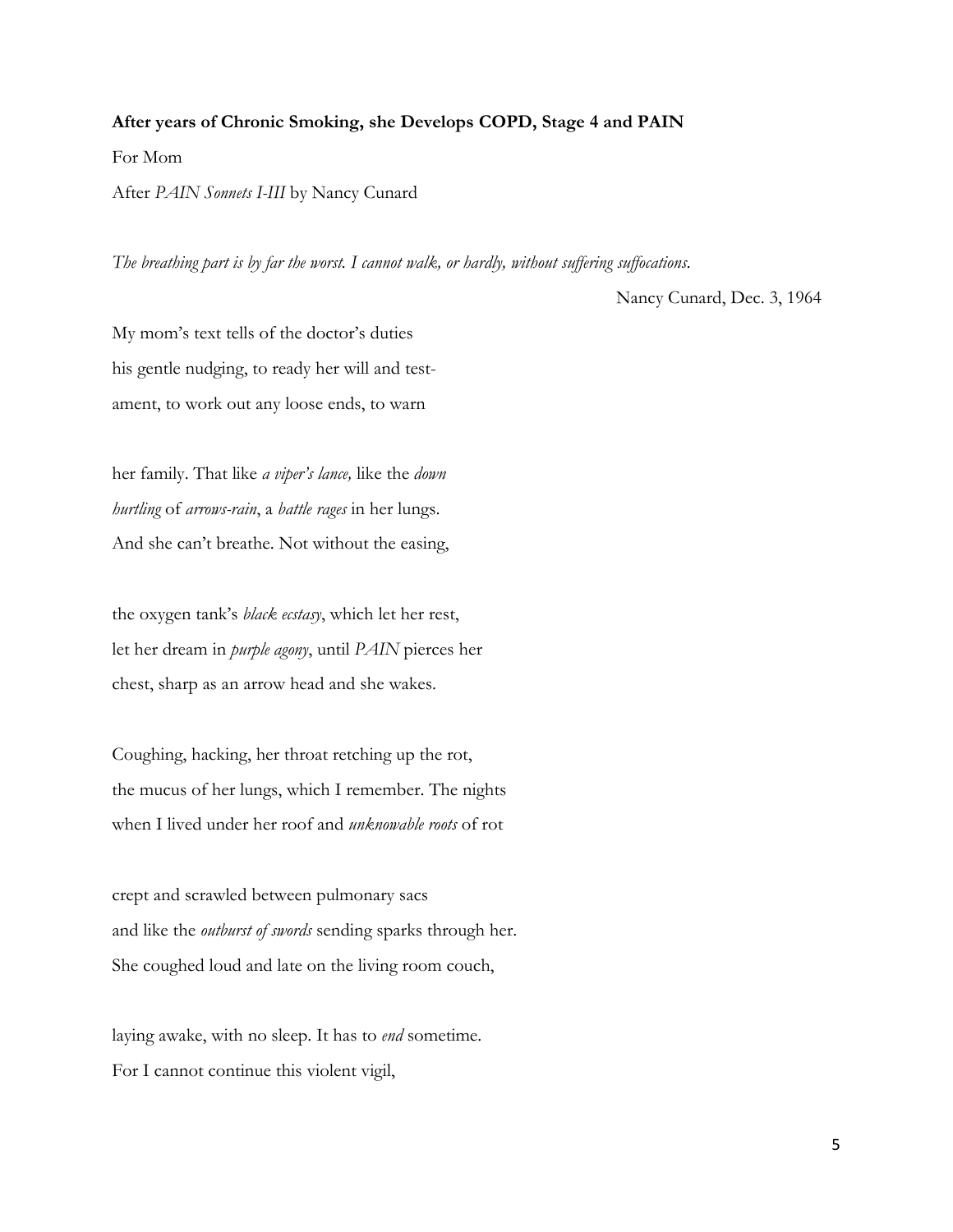her on her back, *cupped in a swath of pain*, thinking only how long the stinging will last, the labor that is dying.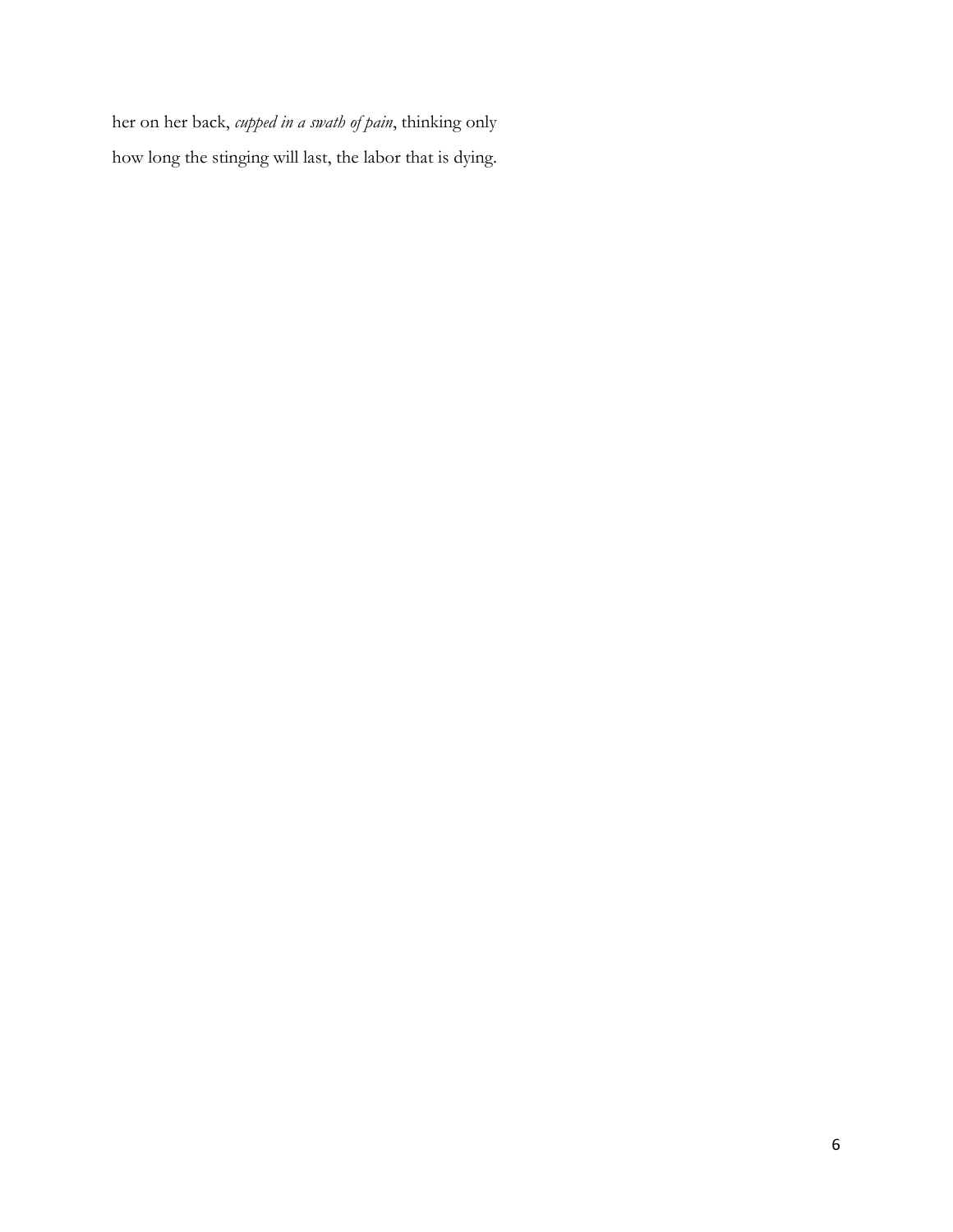#### **Portrait of Nancy Cunard**

*But (Nancy) had an infinite capacity to love peasants and children and great but simple causes across the board and a grace in giving that was itself gratitude…*

Langston Hughes, 1965

Do not put away your flapper gowns or bracelets those thick ringlets of armor, small shields that guarded the heart you wore on your wrist, thin as *wire*, but firm with force and cocked sure conviction. You wore them as pained mementos, reminding you of the suffering, each for another plight— Civil Rights and fascist Franco and African nations—friends and family sputtering out like smoke, money dissolving like liquor you poured to tire, to type. Though you chose not to be a mother, you gave your body for injustice, a *mere skeleton*, a breaking open for words, for injustice, the sweet vision you nursed until it outlived you, becoming *a club*, a sword, a shield, a hammer brought down on society's head. So come, pick up your hammer, and break the boarder walls you once wrecked. We welcome, no wish, you would.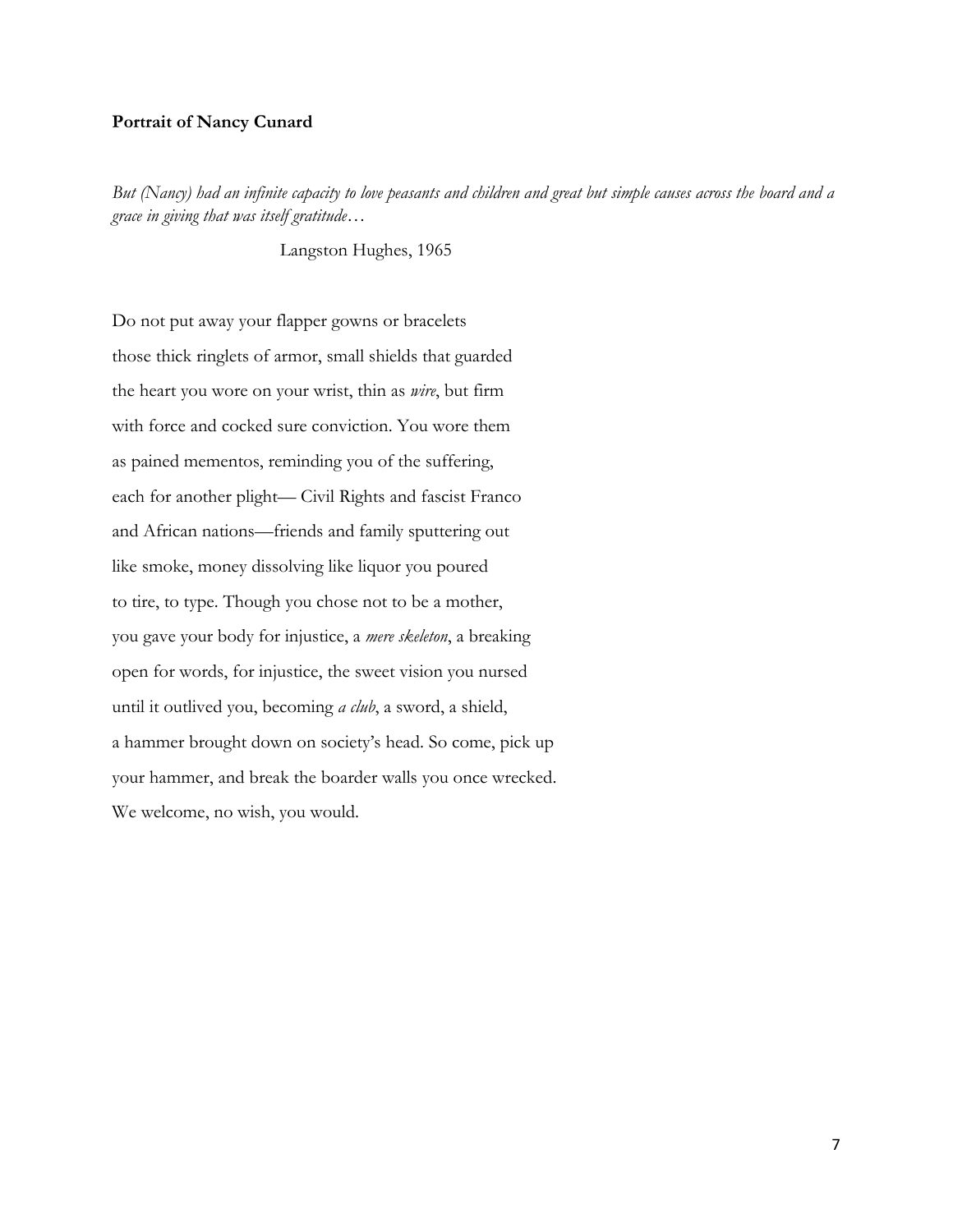#### **Here Lays a Prisoner's Joy**

To Nancy Cunard

Nancy, your decline is detailed in your letters, laid bare and raw like your body when it fell, not the first but the second time, and like your wound after, your *right leg* 

*cut open (to bone or no?), an 8? inch slit in the leg*. And still you only think of the Spanish, your thirty something years fighting Franco, *the vision of the Spanish* 

*worker's forearm being lanced, without any anesthetic at all,* the surgeon *looking for a "dum-dum" bullet* in a *star-shaped wound.* Did the trauma from your time there tick in you like a bomb? Hold you

like a Spanish cell when you were arrested for attacking an officer? Deported after. Is this what began the end, the *total lack of energy,* no *want to move,* the *coughing and spitting out,* 

the *loathing of food*? You fought for its freedom and do you think you failed? Did it keep your joy, too, stitch it up in you like the *enormous cupful of 3-day old jelly* layered into the muscle of your thigh?

They say you were only normal when you wrote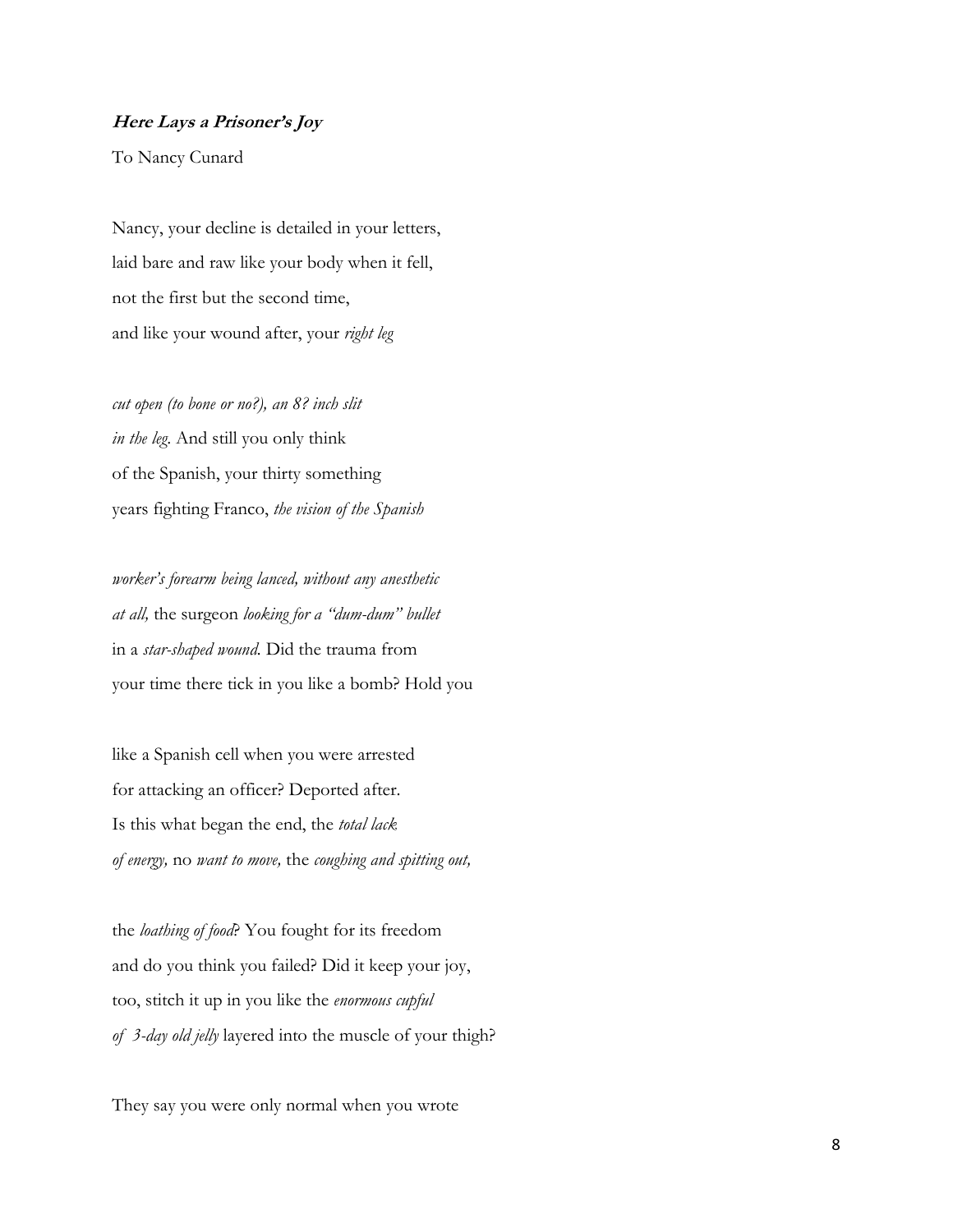and you *composed mad* after a bit of rum or wine. That you never stopped smoking or typing. Did your vices hold you too? Tell me who

captured your joy, who gripped it as tightly as you did your Manet. Or was hidden in the cracks of walls or floorboards? Let's find it for you, elusive as a star.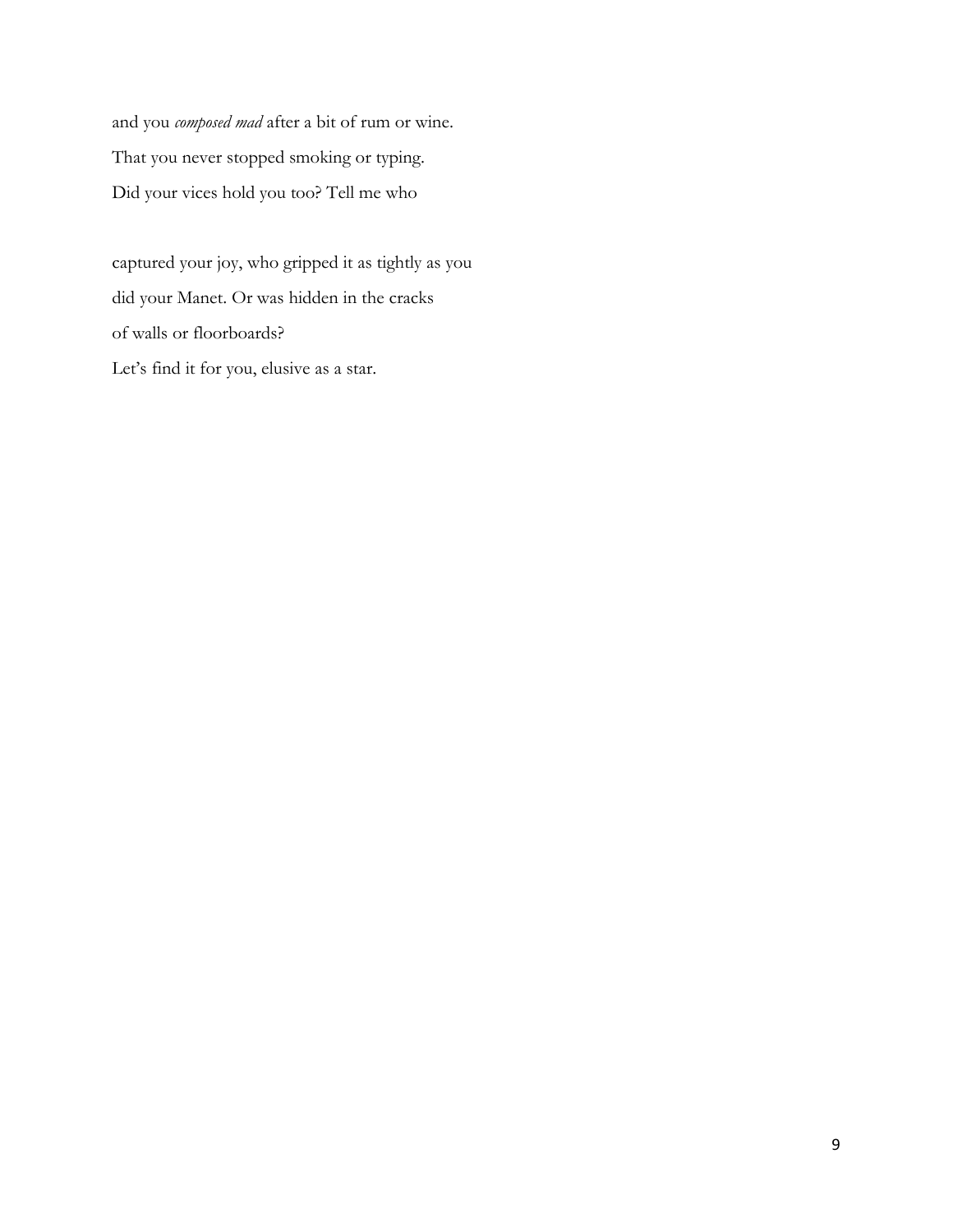#### **The Vision**

*The oldest crest should be "Despite, Despite" On the ancient seal of "Continuity."* 

Nancy Cunard*, The Vision,* "Despite, Despite," 1964

*Despite* your low-born marriages, mother dreamed of donning a diadem, of commanding a throne covered in crimson velvet. Despite her home in the hills of Eastern Tennessee, she spent hours talking of Diana, how she wore her gowns, waved her white gloves, gave speeches with perfect poise, how the paparazzi pushed her to break, how she was pretty sure our ancestral tree grew into hers, into royalty,. She'd tell us our great grandma was a Daughter of the American Revolution that her great grandma came from England that our DNA would still be the same, despite the years, the generational seeds that have sprout and split and now scrawl like weeds. And even through the treatment centers, the pill bottles she collected like prized broches in the bottom of her purse, pinned to her breast pockets, she knew you should have been an American heiress, as elite as an English Aristocrat, as clean and crystal as a crown. Despite, despite, she is closer to her vision now than even before. She found serenity like she found silk robes and soft shoes, like she found solid foods again. Somewhere lost in the cracks of your grandma's vase, an inheritance,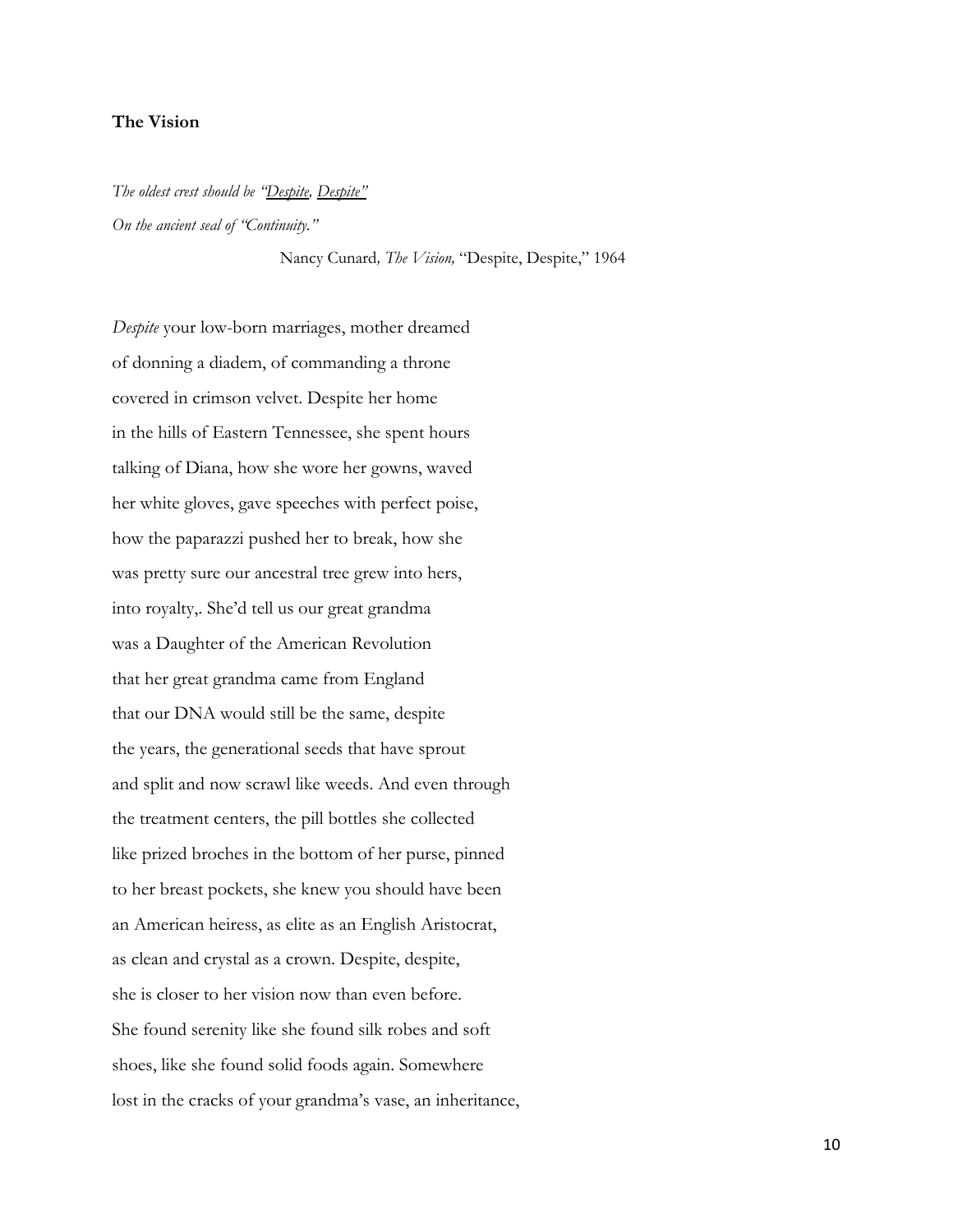a life she is gluing back together

a life she has broken to bear for us.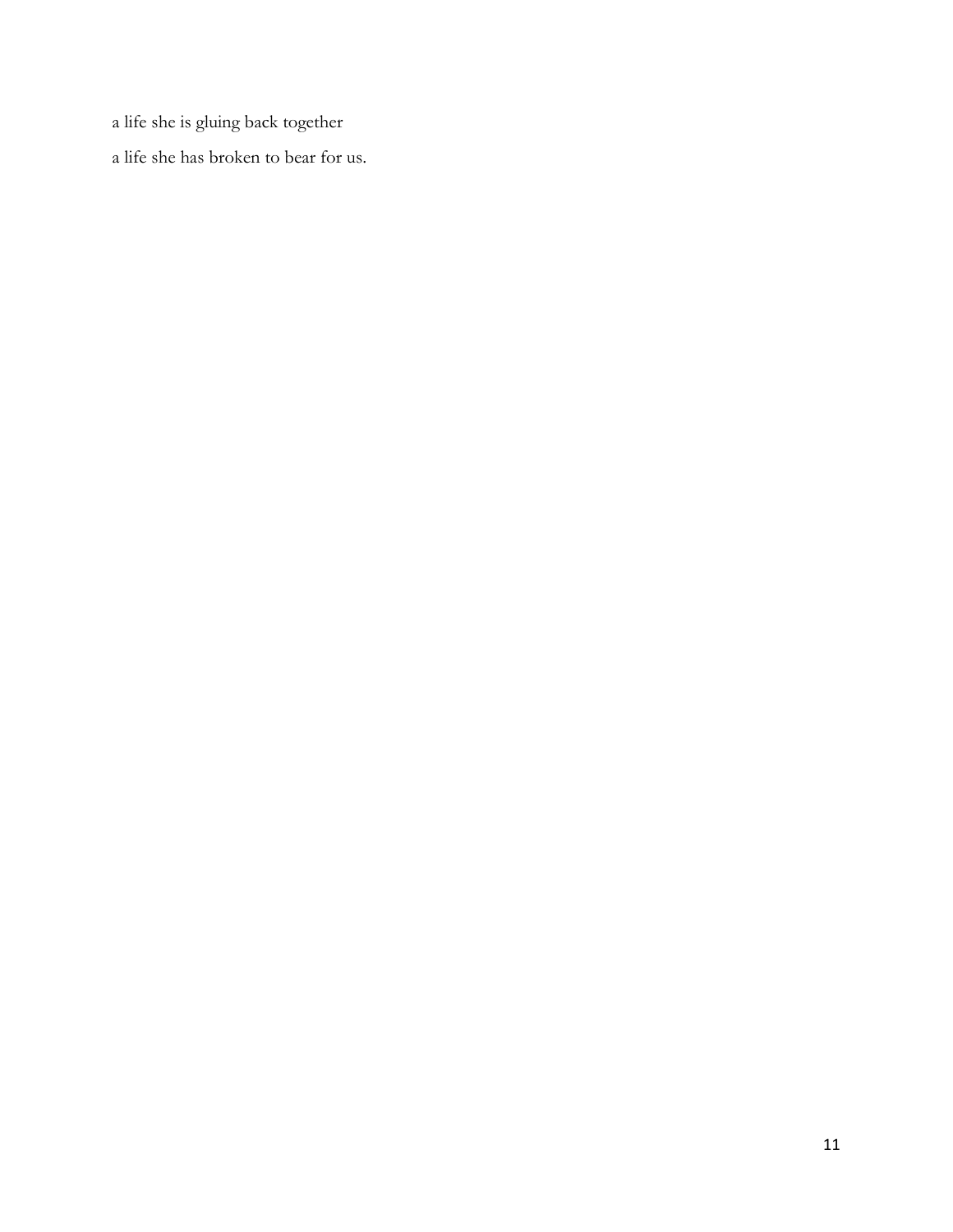#### **Addiction**

*I think (Nancy's) life , even before she went mad several years ago and sever before, was not worth living, especially when she was so ill and could not breathe, but persisted in smoking and drinking. It is all a tragedy.* 

Herman Schrijver, March 31, 1965

*Best of all is to feel "possessed" by one's subject.*

Nancy Cunard, "Reply to the questions of The Bookman," 1960

They say she'd drink and smoke till the end staining her lungs and liver with a coat of yellow, a constant bronchitis, a jibbed liver gone aghast

as an expired yoke. What they don't say is how alcohol soaks the mind like a sponge, how it has a close **association** with **all** mental illness, how it

can possess—the real tragedy. What is madness about wanting to be loved by those you love? What is insane about anger, anger at repression,

at not being able to speak, at being detained in institutions of green rooms that caged her like a lion? The sanitorium isn't a sanctuary full

of saints, can't exorcise the demons that sit on a stomach like lead, wrecking an appetite, washing away hunger. No. And a church couldn't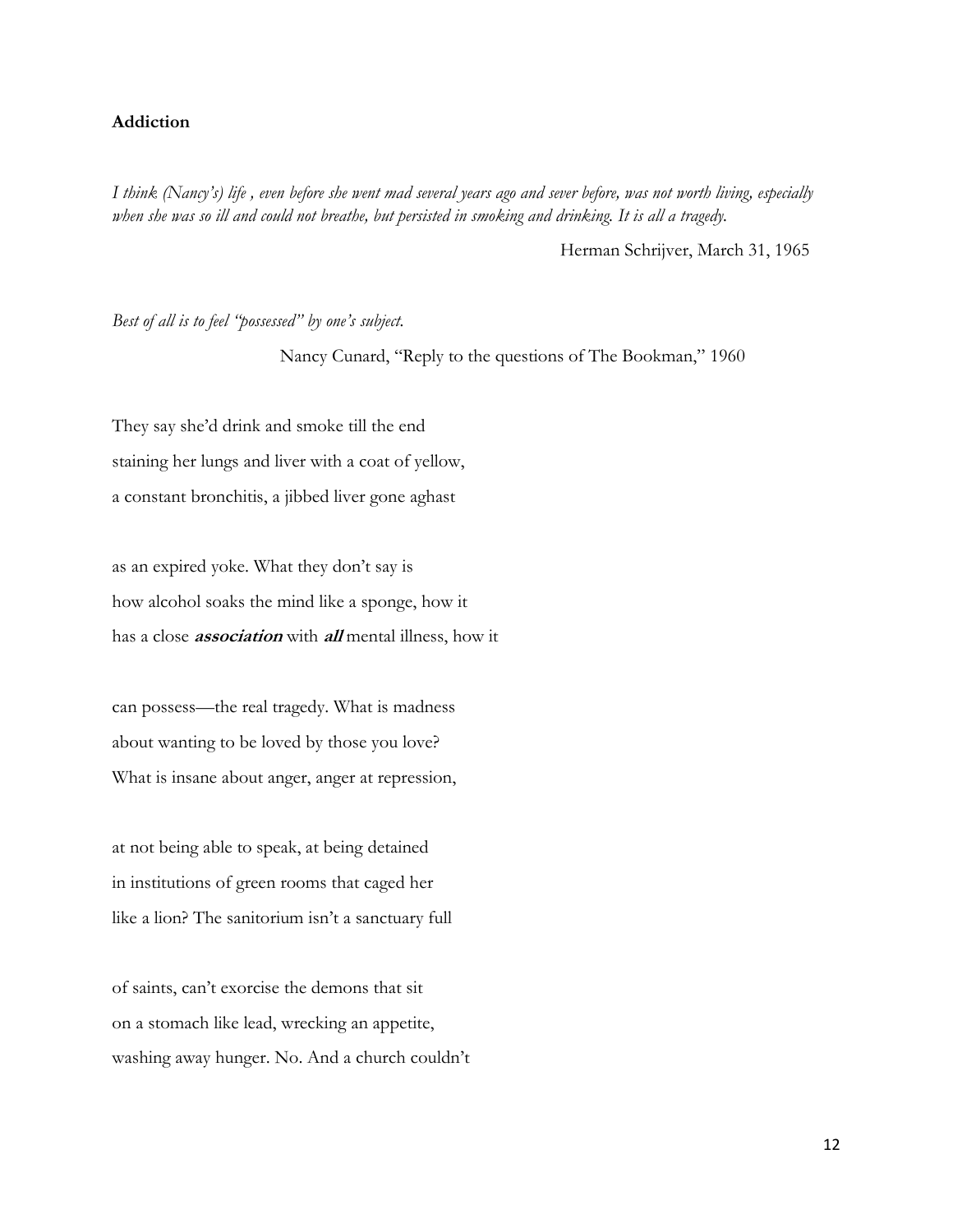either. What she needs is a balm, an ether, a serenity stuck somewhere in the stars, in the cracks and crannies of a crepuscular sky.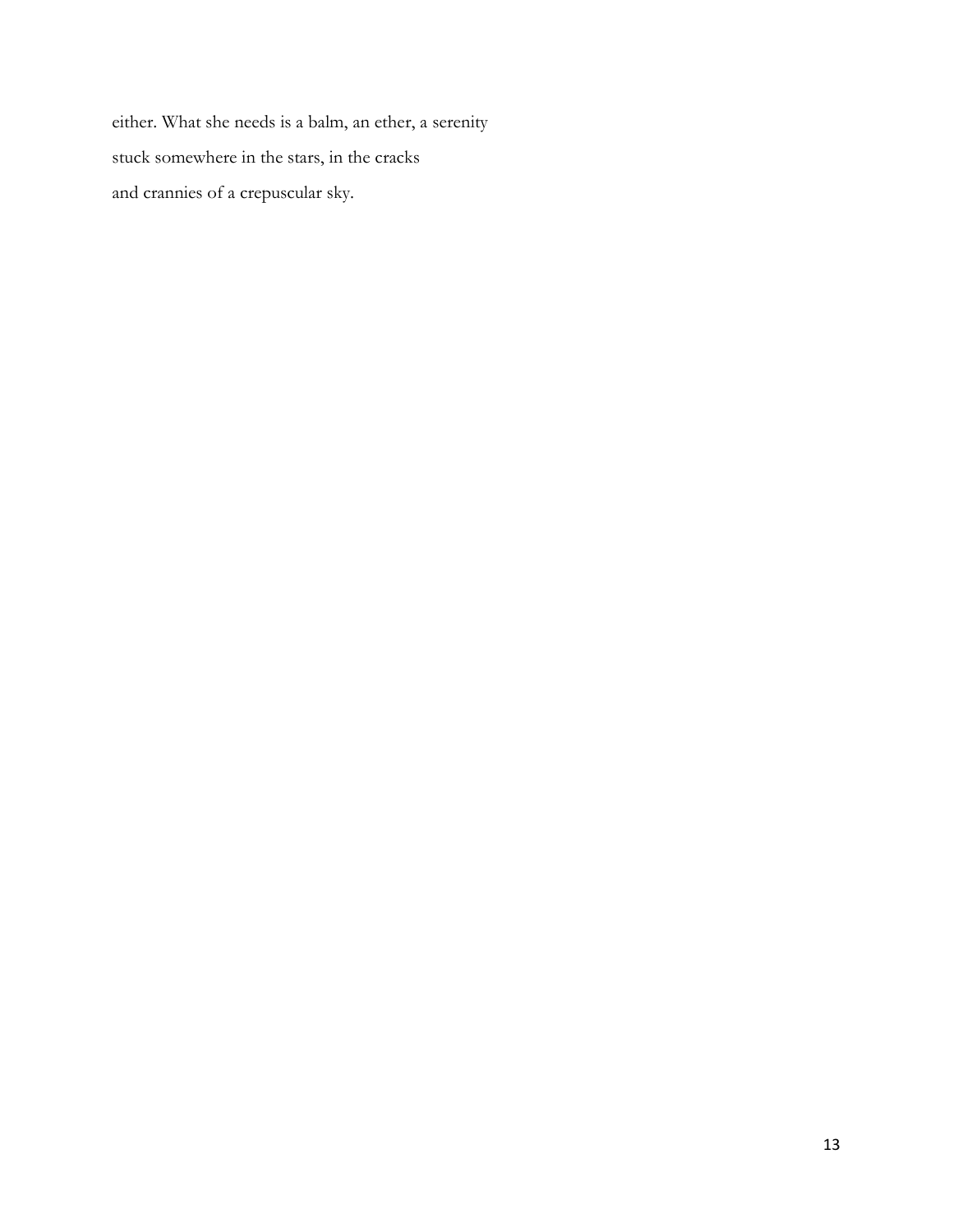#### **Dreaming, I See you Both, Brick & Mother**

#### **fortitude and decision belong to us, and even when we are ailing, even when we die, the mark of them will be forever there**

**Kay Boyle, Letter to Nancy Cunard, December 7, 1963**

Though they were both discarded between decade's ditches, between cracks of massive marble slabs and limestone sprawling along

the highways of the Appalachian *mountains* my mother *walked in, drunk, furious*, swollen *with black wine, rough and sour from some Tuscan Hill,*  they learned to be mothers. *Drunk* 

*and silent* between the beggars and broken bodies, they didn't go to church and but gave up their two pennies to strangers and lay at home,

spewing fumes of smoke, spiraling mania like descending stairs. They were exhausted, busting their bodies open several times, birthing new generations, more heirs hanging from their limbs

than fine gowns. My mother made me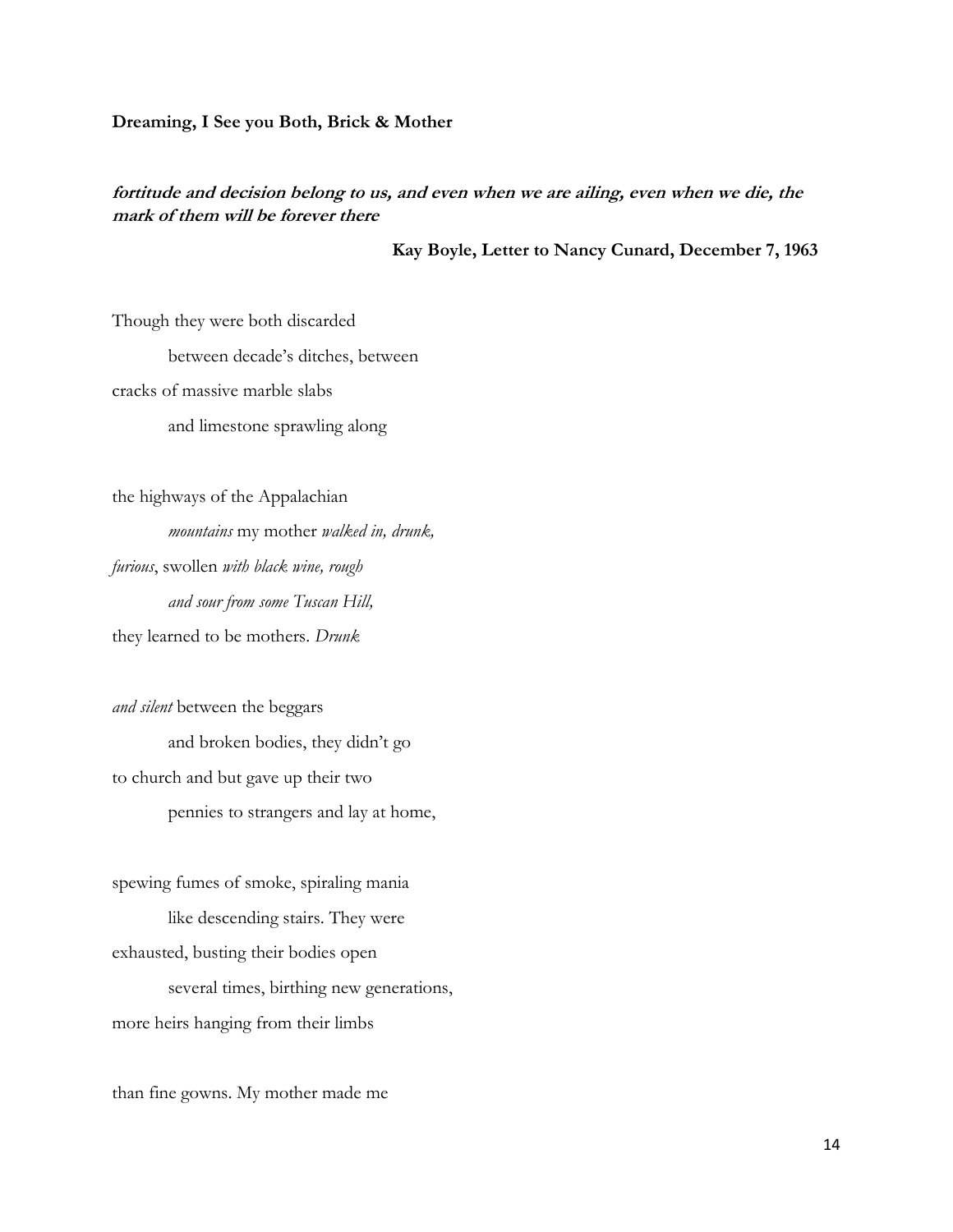marvel at the myriad of mouths she nursed with her own milk, clothes she cooked dry, dishes she dipped

then dropped in front of our bulging bodies, with little help from an abusive father, an addicted partner. They both drank but Nancy never stopped slashing words of others, of authors she labored over until

they were fully formed, no foal, no clumsy sentences. No, she worked *in fury, in order to defend, she attacked* discrimination of race and injustice the same things that drove her mad, *her mania* 

*a key which turned* her angry pen to a piercing sword. They swung and slashed and stabbed and beat back a path, mother and Nancy, two distant twins of nature, two makers, two fixers,

stitching together, stacking high the bricks, the mortar, walls raised around paths they made for us.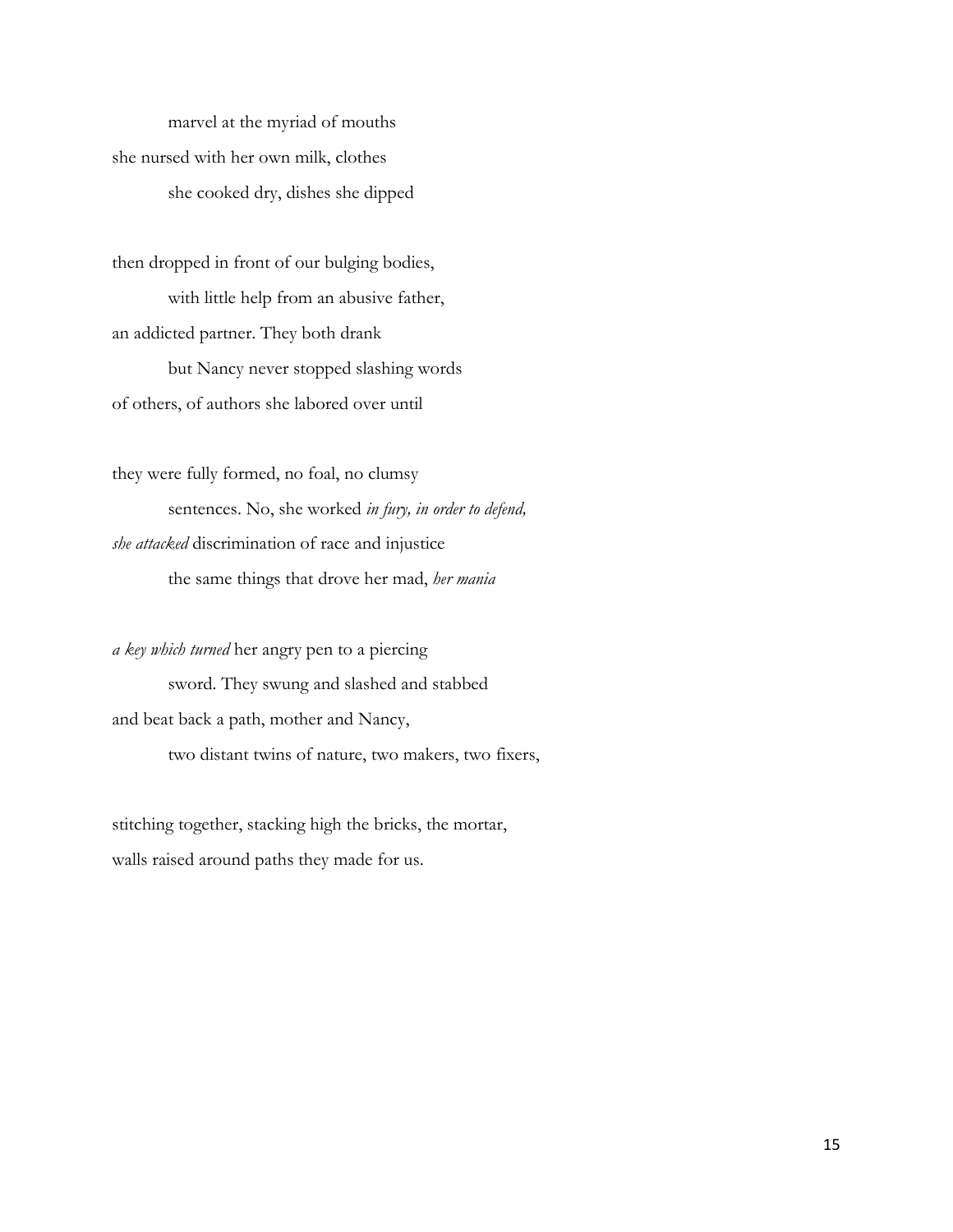## **Acknowledgements**

I would first like to thank Tony Bittle and the staff at the Special Collections and Research Center at Southern Illinois University who made me feel welcomed, assisting me in finding the materials, and encouraging me to use them in my work. They also listened and asked questions about my project, making it clear they were interested and dedicated to helping students, like myself.

I would also like to offer a special thanks to my professor and poetry mentor, Allison Joseph, who created the course for International Poets and encouraged us to make research a part of our poetic practice. Along those same lines, I would like to thank Dr. Kristi Maxwell, associate professor of English and director of graduate studies at the University of Louisville, who first taught me about library archives, documentary poetics, and the value outside sources can bring into one's creative work and the broader public conversation.

Finally, I would like to think fellow poets and friends who offered me words of advice or encouragement. That list includes Annalee Roustio, Lourdes Ramos, Emilee Kinney, Aubrie Warner Cox, Bryce Patterson, and last but not least, my friend, Michelle Pena.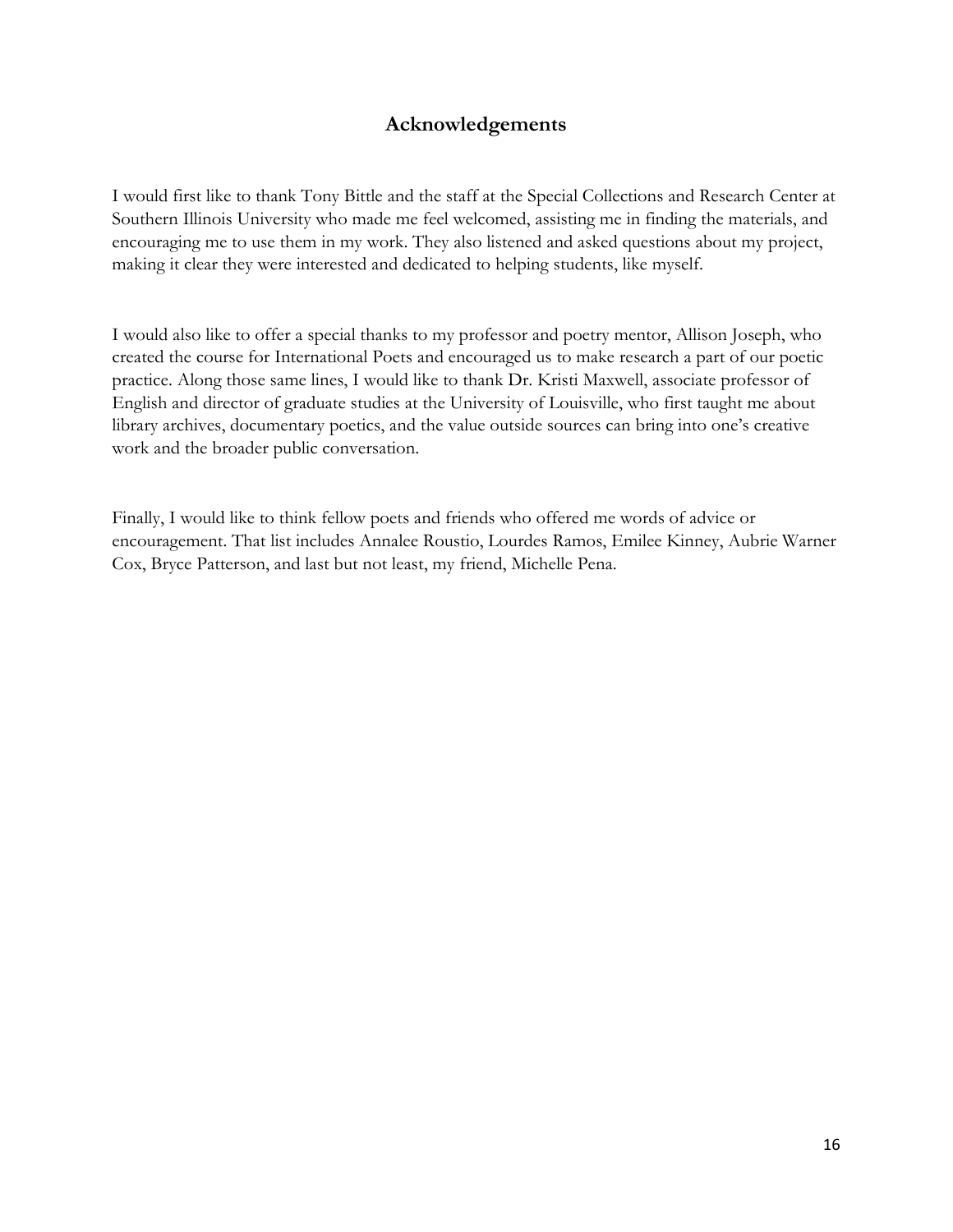## **Notes**

- Pg. 4- Epigraph from: "Despite, Despite," *The Vision* (Long poem in Troubadour Times), Poems by Nancy, Box 2, Folder 10, Item 24. Herman Schrijver Collection of Nancy Cunard, 1944-1965. Special Collections Research Center, Carbondale, Illinois.
- Pg 5-6.- Epigraph from: N.C. to H.S. ALS Jean-Cap Ferrat. December 3, 1964, Correspondence, Box 2, Folder 3. Herman Schrijver Collection of Nancy Cunard, 1944- 1965. Special Collections Research Center, Carbondale, Illinois.
	- o Italicized words and phrases from: "Sonnets on Pain," Poems by Nancy, Box 2, Folder 10, Item 22. Herman Schrijver Collection of Nancy Cunard, 1944-1965. Special Collections Research Center, Carbondale, Illinois.
- Pg. 7- Epigraph by Langston Hughes and other italicized words and phrases from: Gordon, Lois. "Epilogue." *Nancy Cunard,* Columbia University Press, 2007, pp. 372-374
- Pg. 8- Title from: "Three Prisoner Sonnets." Poems by Nancy, Box 2, Folder 10, Item 23. Herman Schrijver Collection of Nancy Cunard, 1944-1965. Special Collections Research Center, Carbondale, Illinois.
- Pg. 8-9- Italicized words and phrases from: Gordon, Lois. "The Last Great Glare." *Nancy Cunard,* Columbia University Press, 2007, pp. 343-371.
- Pg. 10-11- Title and Epigraph from: "Despite, Despite," *The Vision* (Long poem in Troubadour Times), Poems by Nancy, Box 2, Folder 10, Item 24. Herman Schrijver Collection of Nancy Cunard, 1944-1965. Special Collections Research Center, Carbondale, Illinois.
- Pg. 12-Epigraph 1 from: James MacGibbson to H.S. TLS, London, March 31, 1965, Box 2, Folder 8. Herman Schrijver Collection of Nancy Cunard, 1944-1965. Special Collections Research Center, Carbondale, Illinois
	- o Epigraph 2 from: "Nancy Replies to the questions of the Bookman," Box 2, Folder 10, Item 26.b.Herman Schrijver Collection of Nancy Cunard, 1944-1965. Special Collections Research Center, Carbondale, Illinois.
	- o Italicized words and phrases from: Rehm, Jurgen. 2011. The risks associated with alcohol use and alcoholism. *Alcohol Research & Health: Preventing Alcohol Abuse and Alcoholism—An Update,* vol. 34, no. 2, 2011, pp. 135-143.
- Pg. 14- Epigraph from: Gordon, Lois. "Epilogue." *Nancy Cunard,* Columbia University Press, 2007, pp. 372-374
	- o Italicized words and phrases from ending of: Cunard, Nancy. "Two Sequences from 'Parallax."" Poems by Nancy Cunard: From the Bodleian Library, Trent Edition, North Trent University, 2005, pp.24-25.